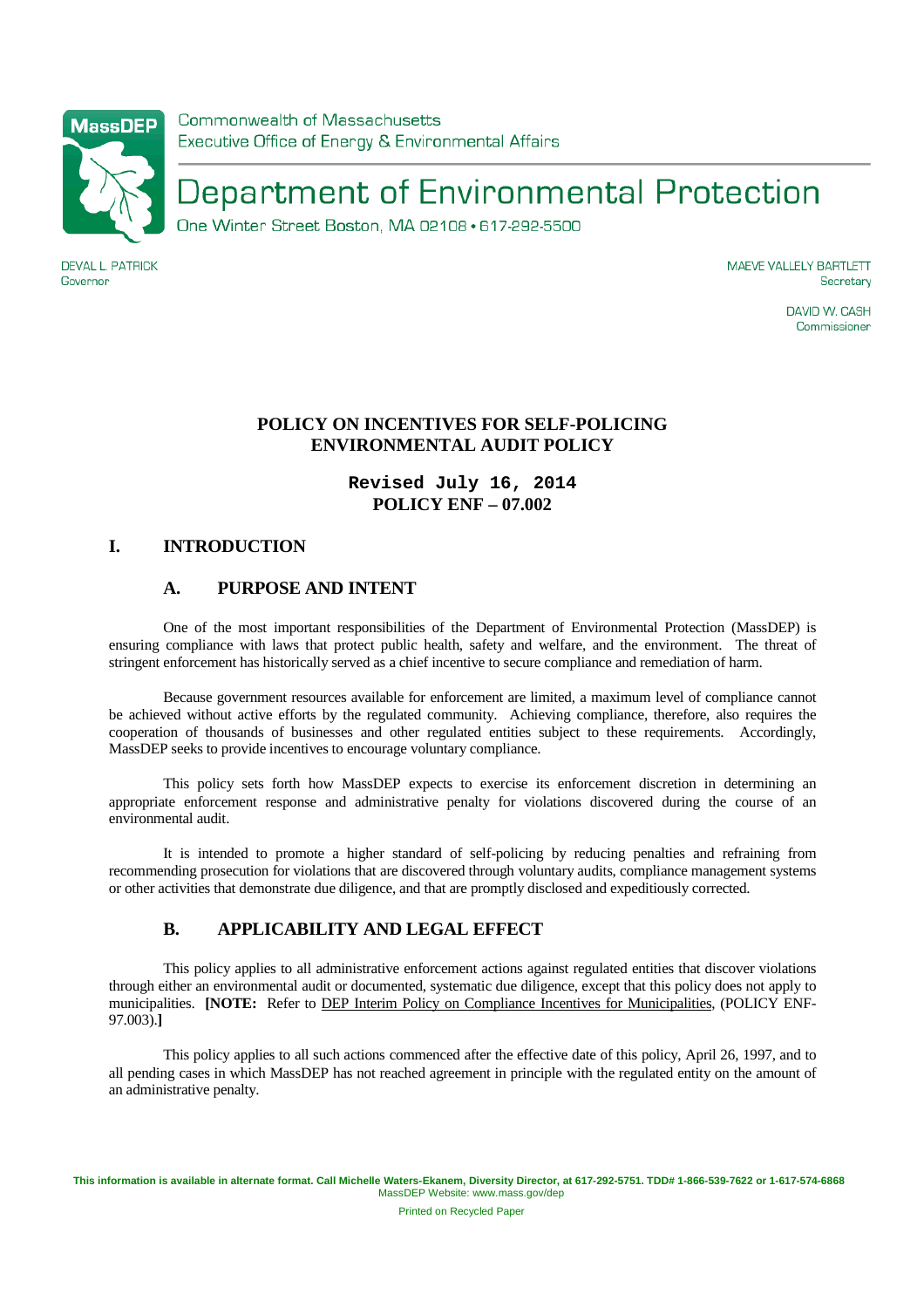This policy supplements the principles and presumptions contained in Sections III and IV of the Enforcement Response Guidance (ERG), and the DEP Interim Policy on Compliance Incentives for Small Business (POLICY ENF-97.002), and should be read in conjunction with them.

This policy does not apply to self-certification statements required of regulated entities by the MassDEP Environmental Results Program, the Toxics Use Reduction program, or to the Audit Program conducted pursuant to M.G.L.Chapter 21E.

 This policy does not apply to settlements of claims for stipulated or suspended penalties for violations of consent orders or other settlement agreement requirements.

#### **II. DEFINITIONS**

 For the purposes of this policy, the following definitions apply. Some terms used in this policy may also be more fully discussed in the ERG.

 "Calculation Guidance" refers to the DEP Guidelines for Calculating Administrative Penalties (POLICY ENF-90.001).

 "Due diligence" encompasses the regulated entity's systematic efforts, appropriate to the size and nature of its business, to prevent, detect and correct violations through all of the following:

- 1) Compliance policies, standards and procedures that identify how employees and agents are to meet the requirements of laws, regulations, permits, certifications and other sources of authority for environmental requirements;
- 2) Assignment of overall responsibility for overseeing compliance with policies, standards, and procedures, and assignments of specific responsibility for assuring compliance at each facility or operation;
- 3) Mechanisms for systematically assuring that compliance policies, standards and procedures are being carried out, including monitoring and auditing systems reasonably designed to detect and correct violations, periodic evaluation of the overall performance of the compliance management system, and a means for employees or agents to report violations of environmental requirements without fear of retaliation;
- 4) Efforts to communicate effectively the regulated entity's standards and procedures to all employees and other agents, including those concerning disclosure of information about chemicals;
- 5) Appropriate incentives to managers and employees to perform in accordance with the compliance policies, standards and procedures (e.g., specific responsibilities embodied in job descriptions and sanctions through appropriate disciplinary mechanisms for failure to perform); and
- 6) Procedures for reporting releases and for the prompt and appropriate correction of any violations, and any necessary modifications to the regulated entity's program or facility to prevent future violations and releases.
- 7) Use of appropriately qualified or, where required, mandated experts (e.g., licensed hazardous waste facility, TRA planner, Licensed Site Professional).

 "Economic benefit" refers to an adjustment factor that M.G.L. Chapter 21A, Section 16 and 310 CMR 5.00 require MassDEP to consider in calculating the amount of an administrative penalty. DEP Guidelines for Calculating Administrative Penalties (POLICY ENF-90.001) provide that economic benefit should be calculated and added to the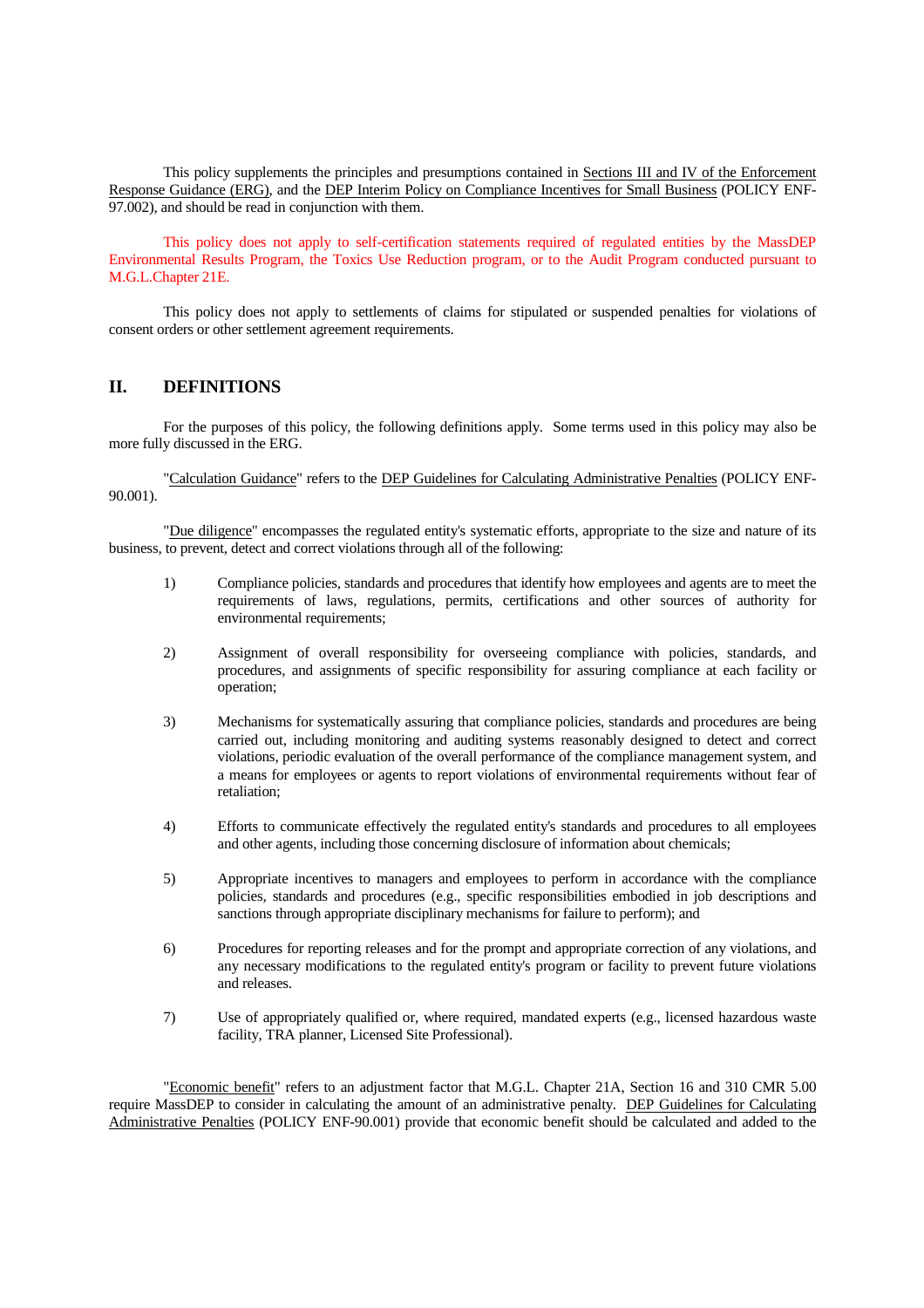gravity based penalty whenever there is an indication that noncompliance resulted in delayed compliance costs, avoided compliance costs, and/or profits from unlawful activity.

 "Environmental audit" is a systematic, documented and objective review and evaluation performed by a regulated entity, or performed by a third party, to determine whether a facility is in compliance with all applicable environmental requirements, and if not, which recommends appropriate and timely action to correct existing violations, and prevent, detect and correct future violations, including efforts described in the definition of "due diligence" above. **[NOTE:** This definition is intended for use in this policy, and does not apply to the audits or response actions performed pursuant to M.G.L. Chapter 21E.**]**

"Environmental audit report" means the analysis, conclusions, and recommendations resulting from an environmental audit, but does not include data obtained in, or testimonial evidence concerning, the environmental audit. **[NOTE:** Environmental audit report as defined here is for use in this policy, and does not apply to the Notice of Audit Findings used in the Audit Program conducted pursuant to M.G.L. Chapter 21E.**]**

"Public health, safety and welfare" refers to human health, safety and welfare.

 "Regulated entity," **(or "person")** means any agency or political subdivision of the Commonwealth, any state, public or private corporation or authority, individual, trust, firm, joint stock company, partnership, association, or other entity, or any group thereof, or any officer, employee, or agent thereof. Without limiting the generality of the foregoing, the term "regulated entity" shall also include

- 1) any city, town, district, or body politic of the Commonwealth, and
- 2) any agency or authority of the Federal government whenever, as a matter of Federal law, that Federal agency or authority is required to comply with State law, and is subject to State-imposed penalties for noncompliance.

"Requirement" means any statute, regulation, order, license or approval issued or adopted by MassDEP, or any law which MassDEP has the authority or responsibility to enforce.

 "Voluntary" means freely performed, and not as a result of being required by statute, regulation, license, permit, administrative or judicial order, consent order or agreement. Voluntary does not include performance of selfcertification statements under the MassDEP Environmental Results Program.

 "Willful blindness" is the deliberate avoidance of learning facts or the failure to acquire specific knowledge when other facts are known that would induce most people to acquire the specific knowledge in question.

## **III. STATEMENT OF POLICY**

### **A. INCENTIVES FOR SELF-POLICING**

Where the regulated entity has established that it satisfies all of the conditions of Section III.B. of this policy, MassDEP may exercise its enforcement discretion by providing the following incentives to encourage voluntary selfpolicing.

### **1. No Notice of Noncompliance**

 If the initial enforcement response for the violations would normally be a Notice of Noncompliance (NON), MassDEP will not issue an NON, or otherwise use the violations to establish a foundation for future enforcement.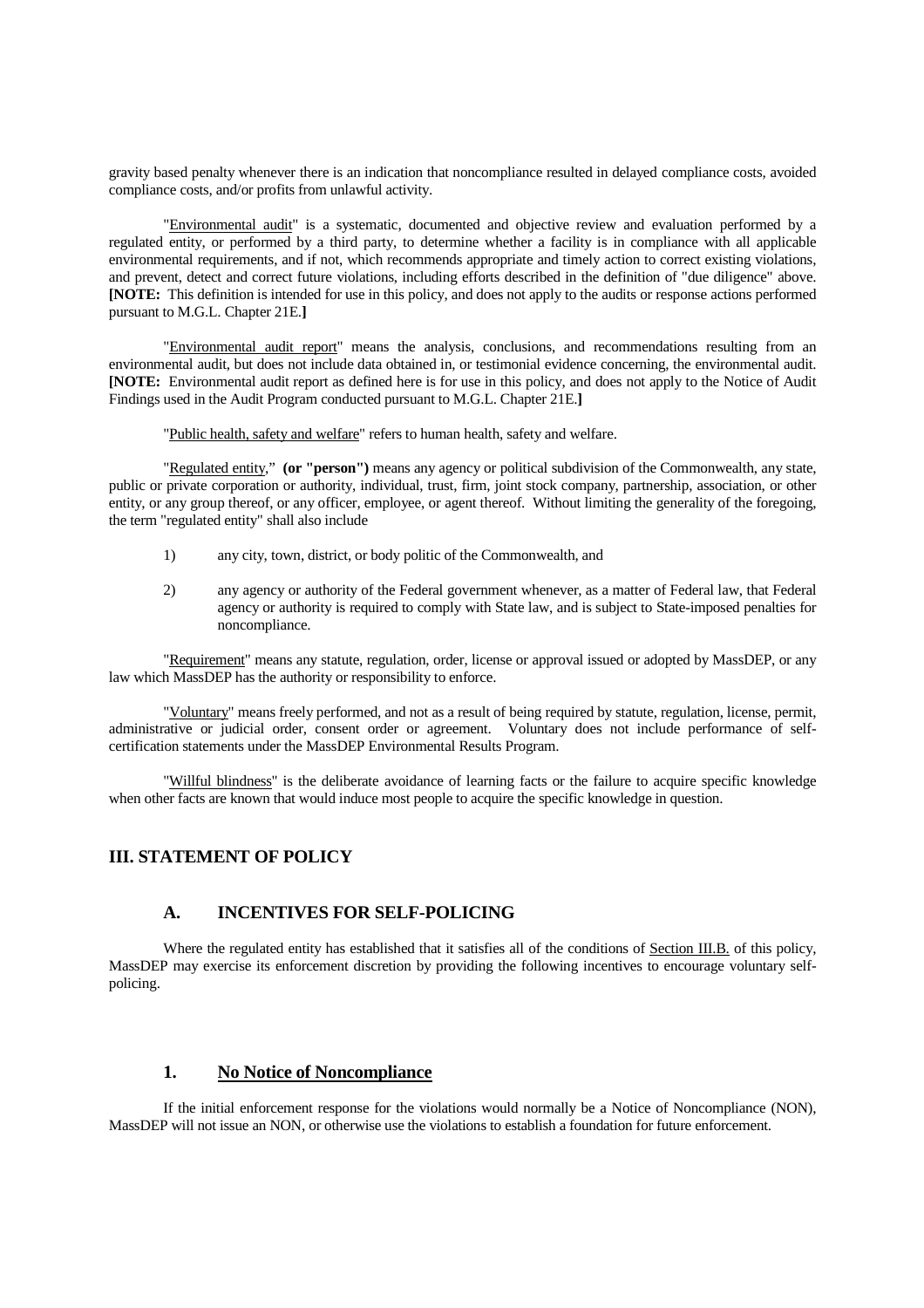#### **2. No Penalty**

 If any violations warrant the assessment of an administrative penalty, MassDEP will not seek a penalty, for the violations. This policy limits the complete waiver of the of the penalty to regulated entities that discover violations through either (a) an environmental audit, as defined in this policy, or (b) a documented, systematic procedure or practice which reflects the regulated entity's due diligence, as defined in this policy, in preventing, detecting, and correcting violations. The regulated entity has the burden of establishing that it satisfies all conditions of Section III.B., and is entitled to a waiver of the penalty.

 It is MassDEP's practice to collect any economic benefit that may have been realized as a result of noncompliance, even where a regulated entity has met all other conditions of the policy. Recovery of economic benefit may be waived, however, where MassDEP determines that it is insignificant.

 Further, waiver of a penalty does not include waiver of the obligation to remediate harm caused by any violation of environmental requirements. MassDEP reserves the right to use the record of such violations as a foundation for establishing a pattern of non-compliance as a component of any future enforcement action.

 If the regulated entity sufficiently demonstrates an inability to pay, and satisfies all of the conditions of Section III.B. of this policy, MassDEP may offer an alternative payment plan, as that term is defined in ERG Section II, to recover the full economic benefit.

 If the regulated entity sufficiently demonstrates that payment of any penalty will significantly impede its ability to comply or perform a remedial measure, MassDEP may suspend or waive payment of any penalty. In this case, MassDEP staff should first consider the use of an alternative payment plan to recover at least a portion of the economic benefit prior to considering suspension or waiver of the full amount.

### **3. Reduction of Penalty by 75%**

 Regulated entities often discover violations through means less systematic than an environmental audit. To provide encouragement for this kind of self-policing, MassDEP will reduce the penalty for any violation of environmental requirements up to 75% of the penalty, provided that the regulated entity satisfies all of the conditions of Section III.B(2) through (9) below (i.e., the regulated entity voluntarily discovered, promptly disclosed and expeditiously corrected a violation even though it was not found through an environmental audit and the regulated entity cannot document due diligence). Specifically, MassDEP will calculate a penalty according to the Calculation Guidance, and reduce the penalty, not including the regulated entity's economic gain from noncompliance, up to 75%.

 In resolution of these cases, the establishment of a management process that satisfies the six (6) criteria included in the definition of due diligence should be included as a term of settlement as appropriate to the nature and size of the regulated entity.

#### **4. No Criminal Recommendations**

 MassDEP will not recommend to the Massachusetts Office of the Attorney General or other prosecuting authority that criminal charges be brought against a regulated entity where MassDEP determines that all of the conditions in Section III.B. are satisfied, and where the violation, **in the judgment of the MassDEP/AG Case Screening Committee**, does not demonstrate or involve:

- a) prevalent management philosophy or practice that concealed or condoned environmental violations; or
- b) high-level corporate officials' or managers' willful blindness, as that term is defined in this policy, to the violations, or conscious involvement in the violations after blindness.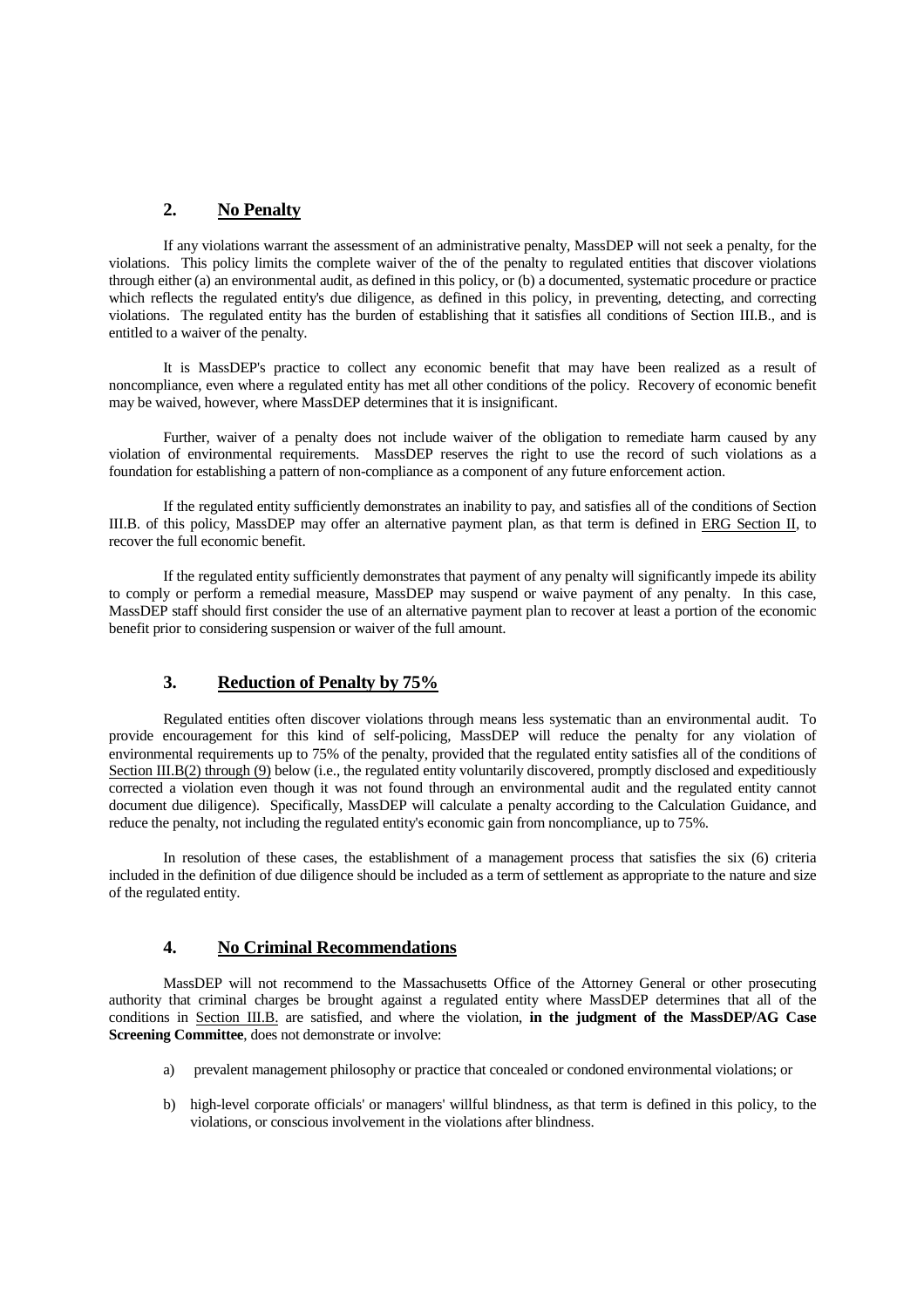Whether or not MassDEP recommends the regulated entity for criminal prosecution under this section, MassDEP reserves the right to recommend prosecution for the criminal acts of individual officers, managers or employees.

 Whether or not MassDEP recommends the regulated entity for criminal prosecution under this section, the Massachusetts Office of the Attorney General and other prosecuting authority retain independent authority to initiate criminal charges against a regulated entity.

## **5. No Routine Request for Audit Reports**

 MassDEP will not routinely request or use an environmental audit report, as that term is defined in this policy, to initiate an investigation of, or an enforcement action against the regulated entity. For example, MassDEP will not routinely request environmental audit reports when it conducts inspections. However, if MassDEP has reason to believe, independent of information in an environmental audit report, that a violation has occurred, MassDEP may seek any information, including environmental audit reports, relevant to identifying violations and determining liability or extent of harm.

 MassDEP preserves its rights to inspect a facility after deadlines for correcting noncompliance disclosed through an audit have elapsed. In addition, MassDEP will inspect a facility at any time should it have reasonable cause to believe that an imminent threat or actual harm has occurred and is ongoing at the time.

## **B. CONDITIONS TO SATISFY FOR PENALTY RELIEF**

#### **1. Systematic Discovery**

The violation was discovered through:

- a) an environmental audit, as defined in this policy; or
- b) an objective, documented, systematic procedure or practice reflecting the regulated entity's due diligence in preventing, detecting, and correcting violations. The regulated entity must provide accurate and complete documentation to MassDEP as to how it exercises due diligence to prevent, detect and correct violations according to the criteria outlined in the definition of due diligence in this policy. MassDEP may require as a condition of penalty mitigation that a description of the regulated entity's due diligence efforts be made publicly available in order to allow the public to judge the adequacy of compliance management systems, lead to enhanced compliance, and foster greater public trust in the integrity of compliance management systems.

### **2. Voluntary Discovery**

 The violation was identified voluntarily, and not through a legally mandated monitoring, testing, recordkeeping, reporting, sampling or notification requirement prescribed by statute, regulation, license, permit, judicial or administrative order, consent order or agreement. For example, this policy does not apply to:

- a) self-certification statements required under the MassDEP Environmental Results Program;
- b) emissions violations detected through a continuous emissions monitor (or alternative monitor established in a permit) where any such monitoring is required;
- c) violations of National Pollutant Discharge Elimination System (NPDES) discharge limits detected through required sampling or monitoring; or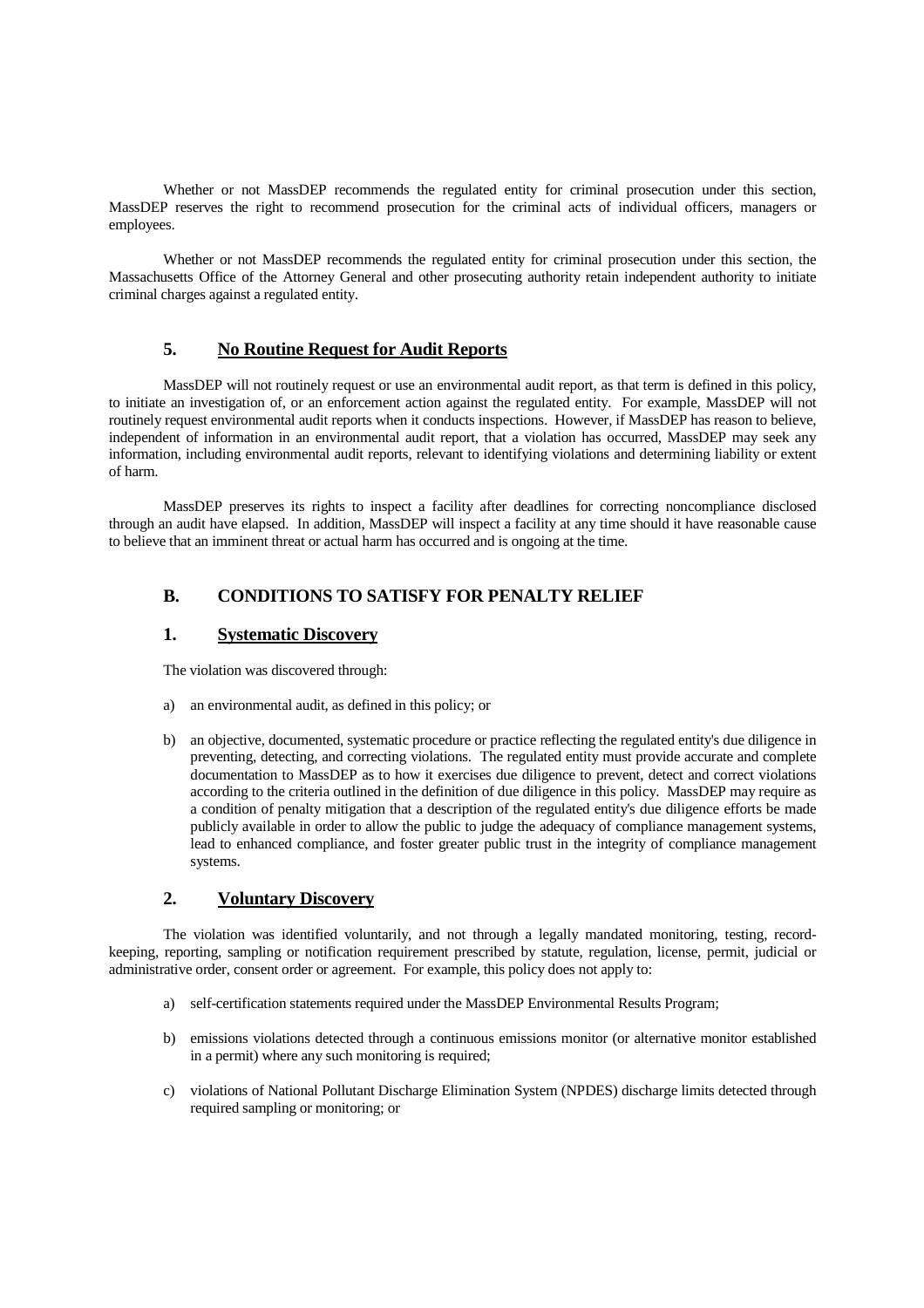d) violations discovered through a compliance audit required to be performed by the terms of a consent order or settlement agreement.

### **3. Prompt Disclosure**

 The regulated entity fully discloses to MassDEP a specific violation within twenty-one (21) days (or such shorter period required by law) after it has discovered that the violation occurred, or may have occurred. Where a statute or regulation requires reporting be made in less than twenty-one (21)) days, disclosure shall be made within the time limit established by law.

 The initial notification of a violation pursuant to this policy may be by telephone call within the twenty-one day period, but must then be confirmed in writing within five (5) days of the telephone call. Both must be received by the responsible compliance and enforcement manager, or designated alternate in the appropriate MassDEP Office.

 In situations where the violation is complex and the regulated entity believes that it cannot definitively determine compliance within the twenty-one period, the regulated entity must notify MassDEP of the situation within the twenty-one (21) day period, request an extension of time, assume the burden of showing that additional time is needed to determine compliance status, and work with MassDEP to make a definitive determination of compliance status. MassDEP may extend the period of time if the circumstances do not, in the sole discretion of MassDEP, present a serious threat and the regulated entity meets its burden of showing that the additional time was needed to determine compliance status.

#### **4. Discovery and Disclosure Independent of Government or Third Party**

The violation must also be identified and disclosed by the regulated entity prior to:

- a) the commencement of a federal, state or local agency inspection or investigation, or the issuance by such agency of an information request to the regulated entity;
- b) notice of a citizen suit;
- c) the filing of a complaint by a third party;
- d) the reporting of the violation to MassDEP (or other government agency) by a "whistleblower" employee, rather than by one authorized to speak on behalf of the regulated entity; or
- e) discovery of the violation through any other means by a regulatory agency.

### **5. Correction and Remediation**

 The regulated entity corrects the violation within sixty (60) days of discovery, certifies in writing that violations have been corrected, and takes appropriate measures as determined by MassDEP to remedy any harm to public health, safety and welfare or the environment due to the violation.

 If MassDEP determines that an imminent threat to public health, safety or welfare, or the environment results, or could result from the violations, MassDEP may, pursuant to any relevant authority, require correction of violations and remediation of any harm earlier than sixty (60) days of the regulated entity's discovery.

 If more than sixty (60) days will be needed to correct the violation(s), the regulated entity must notify MassDEP in writing before the thirty-day period has passed, request an extension of time, and assume the burden of showing that additional time is required. Where appropriate, MassDEP may require that to satisfy conditions 5 and 6, a regulated entity enter into an appropriate, publicly available, enforceable agreement (e.g., administrative consent order), particularly where compliance or remedial measures are complex or a lengthy schedule for attaining and maintaining compliance or remediating harm is required. MassDEP may require the violator to agree to a stay of the statute of limitations if necessary to assure completion of remediation.